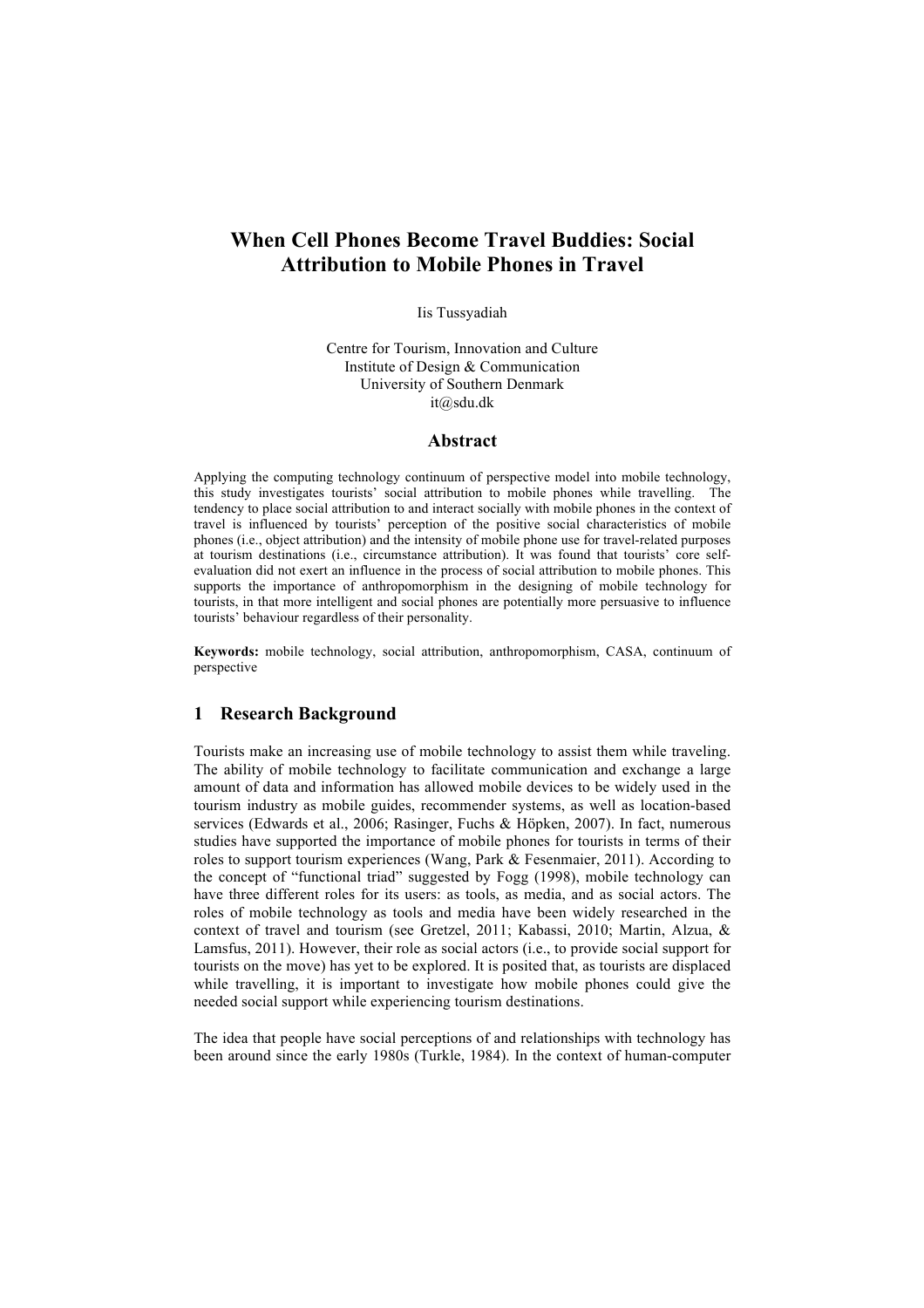interaction (HCI), the paradigm of Computers as Social Actors (CASA) suggests that users respond socially to computing technology in the same manner as they respond to other people (Nass, Steuer, & Tauber, 1994; Nass et al., 1995), even when they know they should not have to (Reeves  $& Nass, 1996$ ). As computing technology fills the role traditionally held by humans, CASA researchers identify a tendency that users treat the social relationships between them and the technology devices as literal (Nass & Moon, 2000). Hence, the persuasive effects of mobile computing on consumers' opinion and behaviour can be comparable to those of human contacts. Therefore, it is important to understand the social support that mobile computing can provide to tourists on-the-go that may lead to some forms of travel behaviour.

From the technology design perspective, studies on computing technology as social actors cannot be separated from the concept of anthropomorphism, which is the attribution of humanlike traits to non-human agents (Guthrie, 1993) typically to simplify people's understanding of technology. Sundar (2004) suggests that anthropomorphic behaviour is, in fact, responsible for users' social responses to technology. Anthropomorphism has been an integral part of the design and use of technology (Marakas, Johnson & Palmer, 2000), including those of mobile devices. As a matter of fact, a considerable amount of researchers have focused their emphasis on designing mobile devices to have humanlike characteristics (Lee, 2010; Schmeil  $\&$ Broll, 2007). Most recently, in 2011 Apple, Inc. introduced Siri (i.e., speech interpretation and recognition interface), a feature on their iPhone 4S devices that resembles a personal assistant. Siri is capable of speaking, hearing and understanding commands, as well as completing delegated tasks (Apple, Inc., n.d.). This prompts the significant potential social cues that people receive from mobile technologies that might lead them to interact socially with these devices on a daily basis.

From the users' perspective, there has been an increasing interest in studying social attribution to computing technology. Drawing from CASA researchers, Marakas, Johnson and Palmer (2000) developed a model called computing technology continuum of perspective (CP) in an attempt to explain the social roles of computing technology in the society at large. The continuum is considered to be anchored by individuals with a locally simplex perspective at one end (i.e., users see computers as mere tools) and with a globally complex perspective at the other (i.e., users believe computers have agency and can influence their lives). They suggest that most people interacting with computers do not reside at the extremes of the continuum, but somewhere in between (Johnson, Marakas, & Palmer, 2008). The application of computing technology CP in the context of mobile phones has not been explored. As mobile devices are often considered the most familiar technology for people, due to its portability and capability in supporting complex tasks for daily activities, testing the applicability of computing technology CP for mobile phones is considered important.

The outcome of social attribution to mobile phones can be both positive and negative for users. Anthropomorphic behaviours among tourists may lead to higher interactions in terms of processing information, which may result in a greater confidence in decision making processes. However, tourists with unrealistic expectations toward the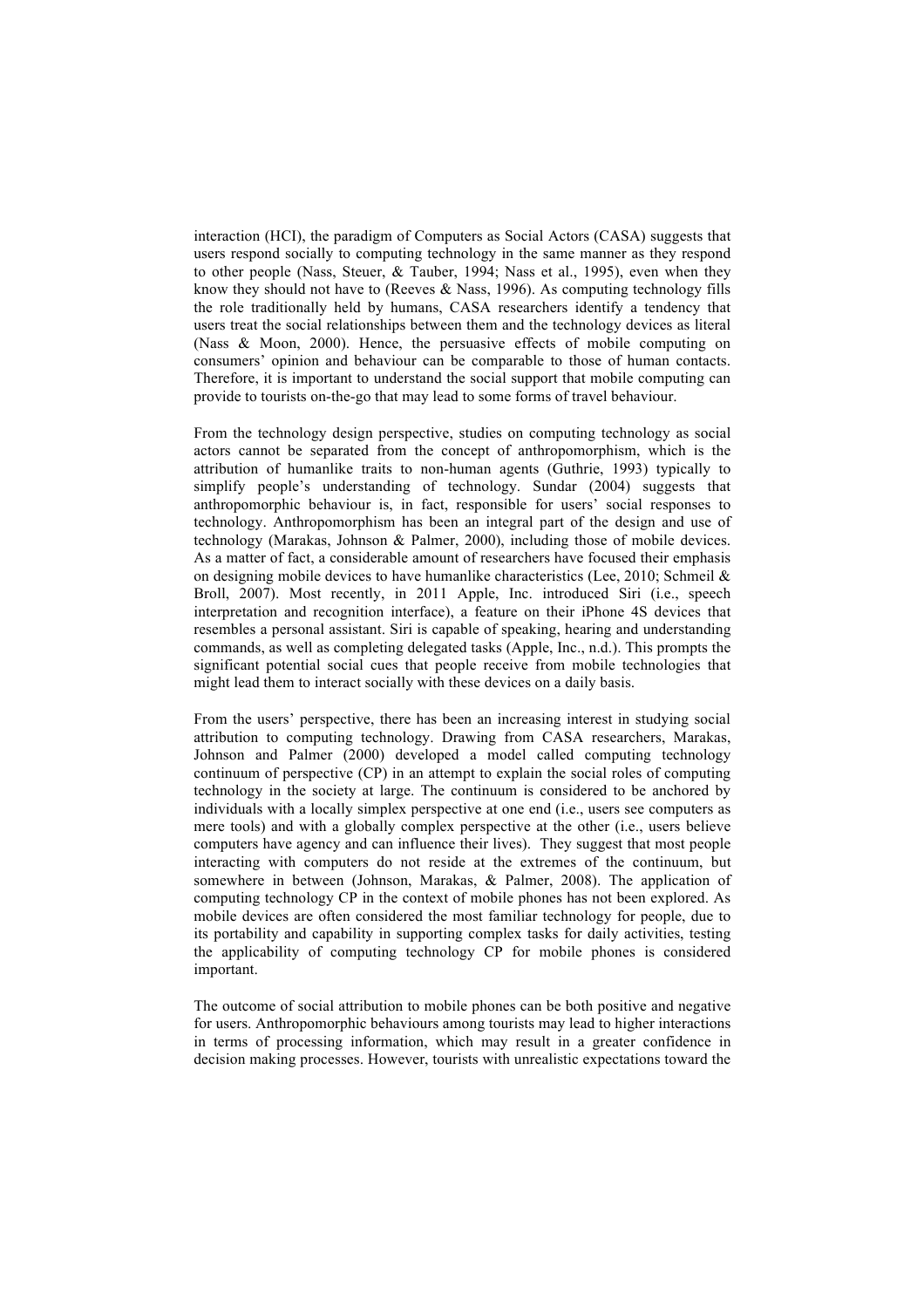social support from mobile phones may find themselves too reliant on the devices and, hence, make the decision making processes more problematic. Therefore, the goal of this study is to investigate the social attribution of mobile phones in the context of travel by applying the computing technology CP model (Johnson, Marakas & Palmer, 2006; 2008; Marakas, Johnson & Palmer, 2000). The results of this study provide an understanding of the social attribution to mobile technology and the potential social interactions between tourists and mobile devices at the destinations.

# **2 Computing Technology Continuum of Perspective**

People's daily communication with technology has been highly formalized by the metaphor personification of computers. People anthropomorphize computers in order to use them comfortably for work, so as to increase productivity, as well as for other daily activities. While CASA researchers provide a considerable amount of evidence showing the social relationships between users and computers, one of the main critiques is the fact that most of their studies are experiments conducted in laboratory settings. Hence, it is difficult to assume the applicability of their findings to a general use situation in the real world (Hall  $\&$  Henningsen, 2008). To this end, Marakas, Johnson, and Palmer (2000) conceptualize a continuum of perspective with regards to computing technology in social settings that is anchored by two different viewpoints. At one end, there are those who view computing technology as locally simplex; they see computers as just machines, which are programmable, alterable, and controllable by humans. At the other end, there are people who perceive computing technology as globally complex (i.e., incomprehensible); they see computers as outside entities that have agencies and autonomy. People with locally simplex perspective are likely to carry their perspectives when interacting with technology and view themselves as an agent of causation of their behaviour. On the other hand, people with globally complex perspectives are likely to view the technology as responsible for their behaviour.

Furthermore, using attribution theory (i.e., a theory that focuses on how individuals interpret and ascribe causality to events) as their theoretical lens, Marakas, Johnson, and Palmer (2000) argue that social attribution to computing technologies can be caused by the characteristics of the object (i.e., stimulus attribution), themselves (i.e., person attribution), the circumstances (i.e., situation attribution), and some combination of these. Hence, they suggest that the degree to which certain perspective in the computing technology CP dominates is influenced by four factors: (1) the social characters of the computing technology, (2) the core self-evaluation of users, (3) the context and nature of interactions with computing technology, and (4) the presence or absence of attribution information cues.

To support the applicability of the concept, Johnson, Marakas and Palmer (2008) developed a scale to measure the computing technology CP in order to understand the diverse set of users' beliefs toward technology. They argue that in order to fully understand the continuum, a deeper investigation toward the dimensions of users' beliefs of the characteristics of computing technology is necessary. Based on previous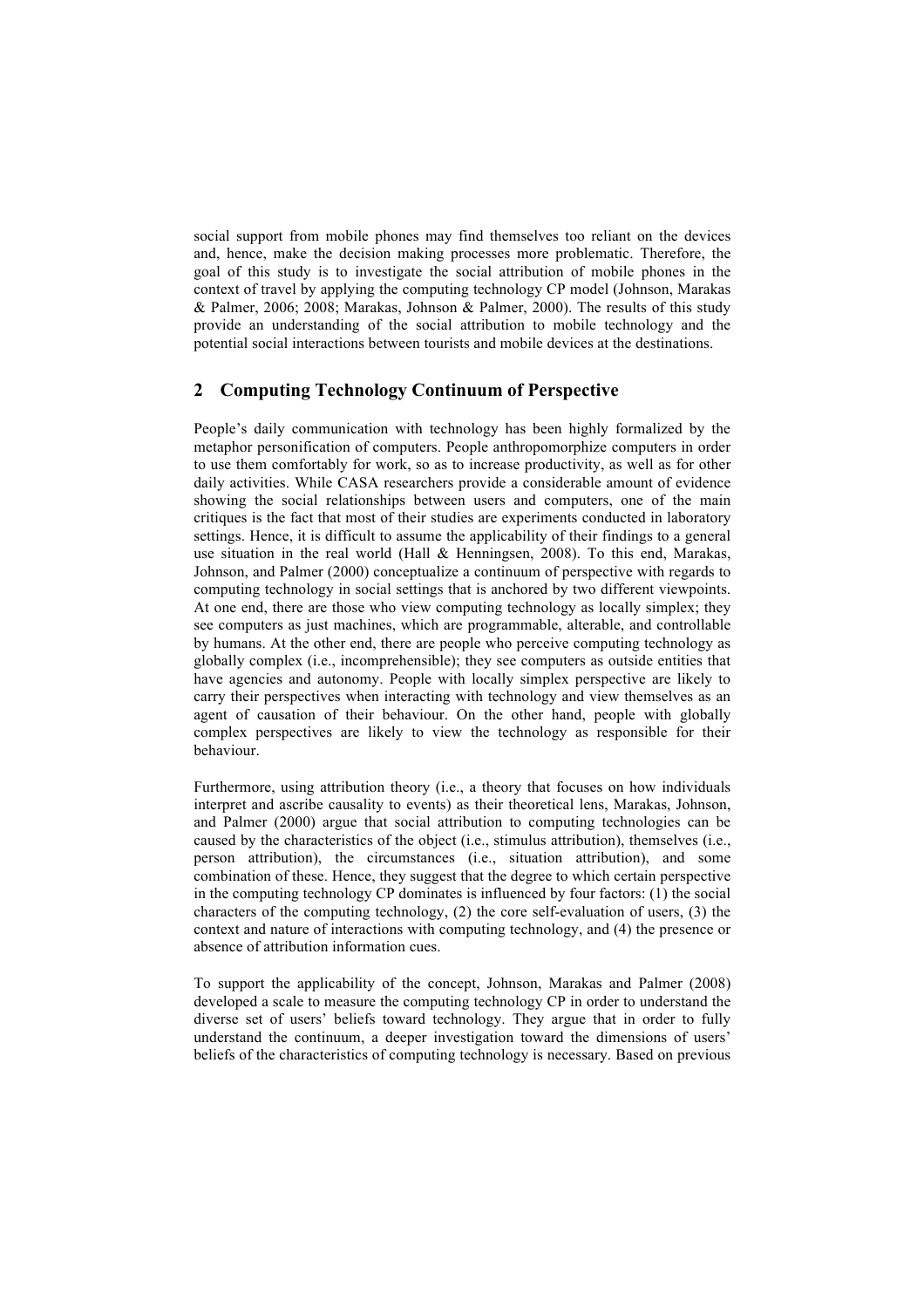literature (e.g., Turkle, 1984; Sproull et al., 1996), they identify four dimensions of technology characteristics: perceived socialness, intelligence, emotions, and control. Perceived socialness occurs when users interacting with computers sense that the technology is responding to their action. Perceived intelligence explains users' perception toward knowledge within technology. Perceived emotion occurs when users sense an emotional reaction from the technology. Finally, perceived control occurs when users perceive that their interaction with technology is directed or supervised by the technology. However, their scale development study tested 13 items representing three dimensions to explain the dimensions of computing technology CP as previously suggested by Johnson (2001): perceived socialness, intelligence, and control. An additional dimension, called perceived control of rights, emerged from the analysis (Johnson, Marakas & Palmer, 2008).

Since the model was introduced in 2000, there has been a limited application using empirical data to test the conceptualized relationships between computing technology CP and the other factors influencing social attribution of technology. A study from Johnson, Marakas and Palmer (2006) tested the relationship between social characters of computing technology, computing technology CP, core self-evaluation, and attribution. Their study suggests than people who interact with an interface with stronger social characteristics as well as those in the position closer to the globally complex perspective in the continuum tend to make more social actor attribution to technology. Additionally, people who evaluate themselves negatively tend to have a globally complex, hence, make more social actor attribution to technology. In summary, their study provides empirical support for the social attribution to technology, in that people utilize the same processes to explain their interactions with technology as they do with human beings (Johnson, Marakas & Palmer, 2006).

To date, the context of computing technology CP research has been "the interaction between a person and some computing technology in a computer-mediated activity" (Johnson, Marakas & Palmer, 2008, p. 169). However, as mobile technology has becoming more and more prevalent in the society, it is of a great importance to investigate the applicability of this model to explain the social attribution to mobile phones. Specifically, travel and tourism provides a context for various interactions between tourists and mobile phones that might result in decision making activities and behaviours that are important for tourism organization. To that end, this study attempts to apply the technology CP to mobile computing (i.e., cell phones) and test the hypothesized relationships among mobile technology CP and tourists' social attribution to mobile phones while traveling. Specifically, the following hypotheses are proposed in this study:

- H1: People's perception on the social characteristics of mobile phones has an impact on their social attribution to mobile phones while traveling. (*Object Attribution*)
- H2: People's self-evaluation has an impact on their social attribution to mobile phones while traveling. (*Person Attribution*)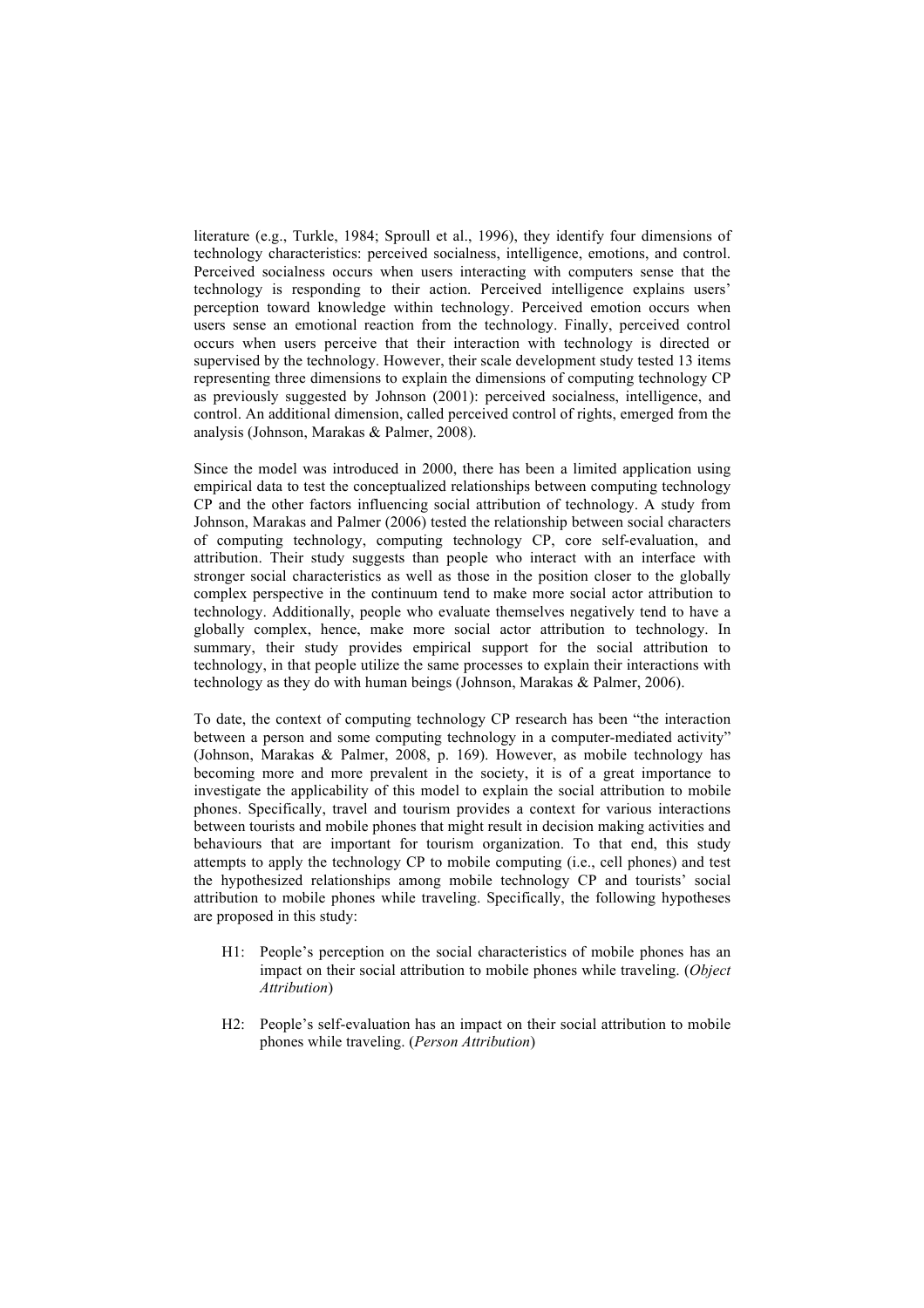H3: The intensity of use of mobile phones for travel has an impact on their social attribution to mobile phones while traveling. (*Situation Attribution*)

# **3 Methodology**

#### **3.1 Measures**

**Social Characteristics of Mobile Phones.** The 13 items measuring computing technology CP developed in the study by Johnson, Marakas and Palmer (2008) were modified, reworded, and applied into mobile computing. After the pilot study, confirmatory factor analysis was conducted to test the multidimensionality of the Mobile Technology CP (MTCP). The items loaded into three dimensions labelled perceived intelligence, socialness, and control. Three items with factor loadings lower than .6 were excluded from further analysis; 10 items were retained.

To capture the perceived emotion of mobile technology, 20 participants in a series of focus group discussions about mobile technology were asked to describe the emotional characteristics of their mobile phones. This resulted in 32 keywords expressing positive and negative personal characters of mobile phones (e.g., arrogant, humble) instead of emotional expressions (e.g., angry, happy). All keywords were integrated into the first draft of questionnaire. After an evaluation by experts in tourism and technology and the pilot study, the list was shortened using random generator into 15 keywords in order to increase responses in the main survey. The items loaded into two constructs: Positive Characters and Negative Characters.

**Self-Evaluation.** *First,* the construct of neuroticism was used to represent core selfevaluation using eight items from Eysenck personality inventory neuroticism scale (Eysenck & Eysenck, 1968). *Second*, seven items measuring locus of control from Levenson's (1973) scale were adopted, but two items were dropped due to substantially low factor loadings. *Third*, seven items measuring the generalized computing self-efficacy (GCSE) (Marakas, Johnson & Palmer, 2000) were reworded and adapted into mobile context.

**Intensity of Use of Mobile Phones for Travel.** To measure the intensity of use of mobile phones while traveling, four items measuring the frequency of use of mobile phones were developed based on a previous study by Tussyadiah and Zach (2012) on the use of geo-based technology for travel. These items correspond to the functionalities and applications of mobile phones typically used for direction and navigation, information search, social networking, and general communication. The items were measured by 5-point scale from Never to Always.

**Social Attribution to Mobile Phone.** The social attribution of mobile computing was measured using three items that describe the social roles of mobile phones for tourists on the move, which include a companion (i.e., who accompanies), a personal assistant (i.e., who gives assistance), and a personal guide/mentor (i.e., who gives guidance)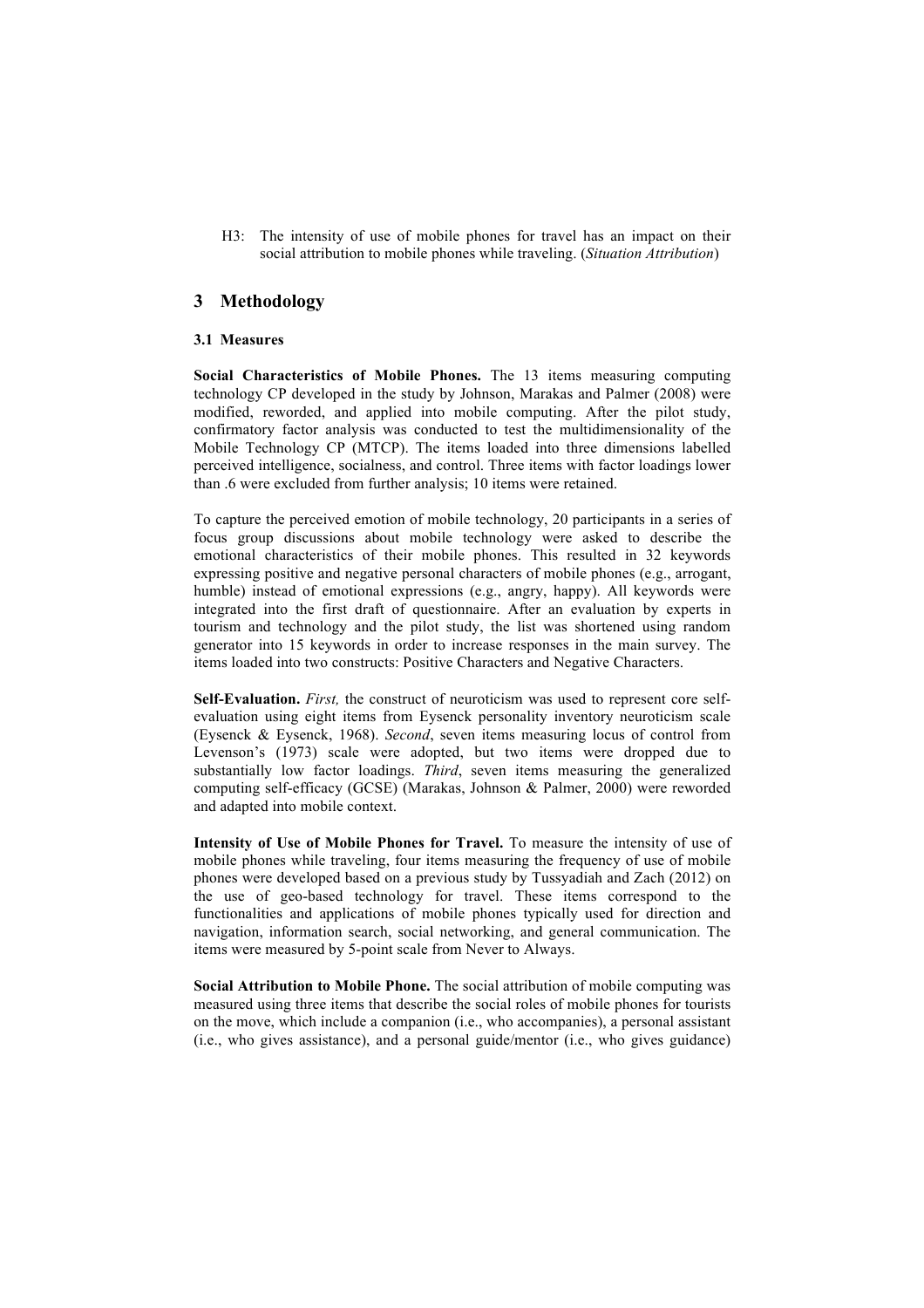tourists to experience tourism destinations. All items were presented in 5-point Likerttype scale with Agree–Disagree anchor statements.

#### **3.2 Data Collection**

A pilot study to test the reliability of measurement items was conducted from December 21 – 31, 2011 with convenience sampling through social media channels resulted in 111 respondents. After accommodating some necessary adjustments to the questionnaire, the main survey was conducted from March 20 – 30, 2012. An invitation to participate in the survey was distributed to 10000 email addresses of American travellers who have requested travel-related information through *vacationfun.com*, resulting in 355 completed responses (a total of 3.5% response rate).

#### **3.3 Participants**

The majority of respondents were female (71%) and older, with 29.1% between the ages of  $55 - 64$  years,  $27.7\%$  between 45 and 54 years old; only about  $31\%$ respondents were younger than 45 years old. Respondents were highly educated, with 34.6% holding Graduate or Advanced Degree and 30.6% Bachelor's Degree. Most respondents (84%) have been using a cell phone for more than five years. In terms of mobile devices, 54.2% respondents use smart phones (e.g., iPhone, Android, Blackberry, etc.) and the rest of them use traditional cell phones.

#### **3.4 Data Analysis**

To measure the simultaneous effects of the mobile technology continuum of perspectives, the perceived social characters of mobile phones, core self-evaluation, and the use of mobile phones for travel-related activities on the social attribution of mobile technology while traveling, path analysis was conducted using Mplus software (Muthén & Muthén, 1998-2011). Several model fit indices were consulted: Comparative Fit Index (CFI) and the Tucker-Lewis Index (TLI) of .90 or higher (Hu & Bentler, 1999), root mean square error of approximation (RMSEA) up to .08 (Bagozzi & Yi, 1988).

### **4 Results**

The constructs' composite reliabilities (CR) and the average variance extracted (AVE) were calculated to assess internal consistency, reliability, convergent validity and discriminant validity of the construct measurements. As seen in Table 1, composite reliability scores for every construct are well above .70, which is the suggested benchmark for acceptable reliability (Chin, 1998). Additionally, the AVEs of all constructs are also above the cut-off point of .50, which is an indication of convergent validity (Dillon & Goldstein, 1984). All of the items have loadings at .60 or above with *t*-statistic significant at  $p \leq .01$ . These results indicate that the measurement model displays both internal consistency reliability and item convergent validity. The scale items loadings on their assigned construct are larger than their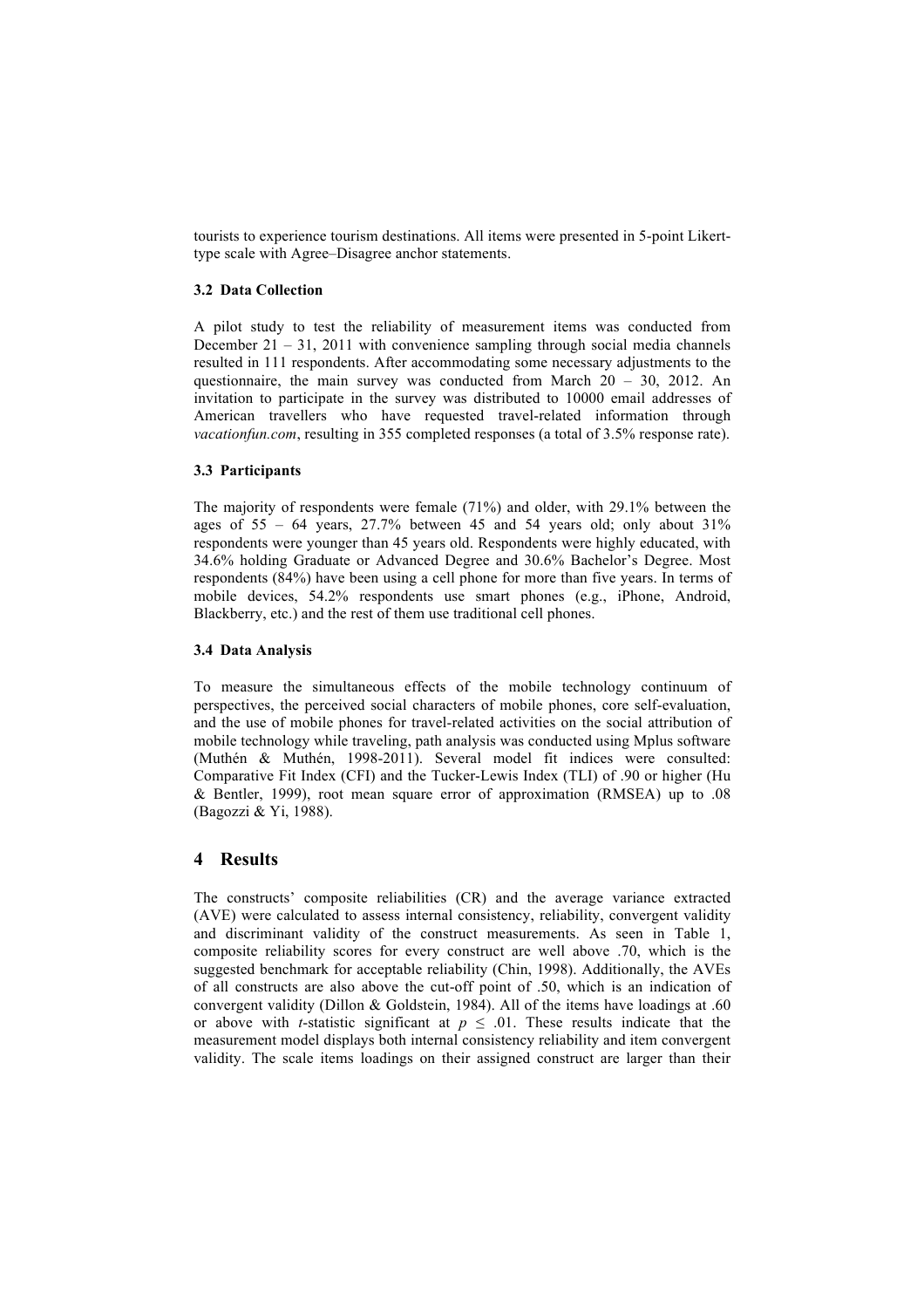loading on any other latent variable, which support discriminant validity (individual factor loadings are not reported due to space limitation). Additionally, AVE square roots that appear in the diagonal in Table 2 are larger than any correlation between the associated construct and any other construct (Chin, 1998), which suggests that the measurement model displays discriminant validity.

| Construct                  | Number of<br><b>Items</b> | Mean<br>(SD) | Chronbach<br>'s Alpha | CR. | <b>AVE</b> |  |
|----------------------------|---------------------------|--------------|-----------------------|-----|------------|--|
| Perceived Intelligence     | 5                         | 3.59(0.80)   | .84                   | .75 | .53        |  |
| Perceived Socialness       | 3                         | 2.17(0.98)   | .86                   | .90 | .79        |  |
| Perceived Control          | $\overline{2}$            | 3.00(1.24)   | .87                   | .93 | .86        |  |
| Positive Characters        | 7                         | 2.20(1.03)   | .96                   | .94 | .88        |  |
| <b>Negative Characters</b> | 8                         | 1.83(0.90)   | .98                   | .96 | .93        |  |
| Neuroticism                | 8                         | 2.25(0.85)   | .91                   | .85 | .68        |  |
| Mobile Self-Efficacy       | 7                         | 3.63(0.92)   | .92                   | .89 | .76        |  |
| Locus of Control           | 5                         | 2.16(0.79)   | .86                   | .85 | .69        |  |
| Mobile Use for Travel      | 4                         | 2.24(1.29)   | .93                   | .94 | .87        |  |
| Social Attribution         | 3                         | 2.75(1.19)   | .92                   | .92 | .83        |  |

**Table 1.** Internal Consistency, Composite Reliability and Average Variance Extracted

**Table 2.** Correlations and Square Roots of AVE

| Construct                  | 1    | 2    | 3    | $\overline{\mathbf{4}}$ | 5    | 6      | 7      | 8    | 9   | 10  |
|----------------------------|------|------|------|-------------------------|------|--------|--------|------|-----|-----|
| (1) Perceived Intelligence | .73  |      |      |                         |      |        |        |      |     |     |
| (2) Perceived Socialness   | .48  | .89  |      |                         |      |        |        |      |     |     |
| (3) Perceived Control      | .27  | .15  | .93  |                         |      |        |        |      |     |     |
| (4) Positive Characters    | .33  | .63  | .22  | .94                     |      |        |        |      |     |     |
| (5) Negative Characters    | n.s. | .26  | .30  | .55                     | .96  |        |        |      |     |     |
| (6) Neuroticism            | n.s. | .12  | .14  | n.s.                    | .14  | .83    |        |      |     |     |
| (7) Mobile Self-Efficacy   | .41  | n.s. | n.s. | .16                     | n.s. | $-.13$ | .87    |      |     |     |
| (8) Locus of Control       | n.s. | .23  | .23  | .22                     | .27  | .47    | $-.16$ | .83  |     |     |
| (9) Mobile Use for Travel  | .37  | .21  | n.s. | .27                     | n.s. | n.s.   | .45    | n.s. | .93 |     |
| (10) Social Attribution    | .54  | .48  | n.s. | .47                     | .16  | n.s.   | .33    | .12  | .73 | .91 |

Note: the diagonal represents square roots of AVE

The CP model suggests that the data should follow a normal distribution. However, from Shapiro-Wilk test of normality, the *p*-values of all 10 constructs of MTCP were less than .05, indicating that the data do not have an approximate normal distribution.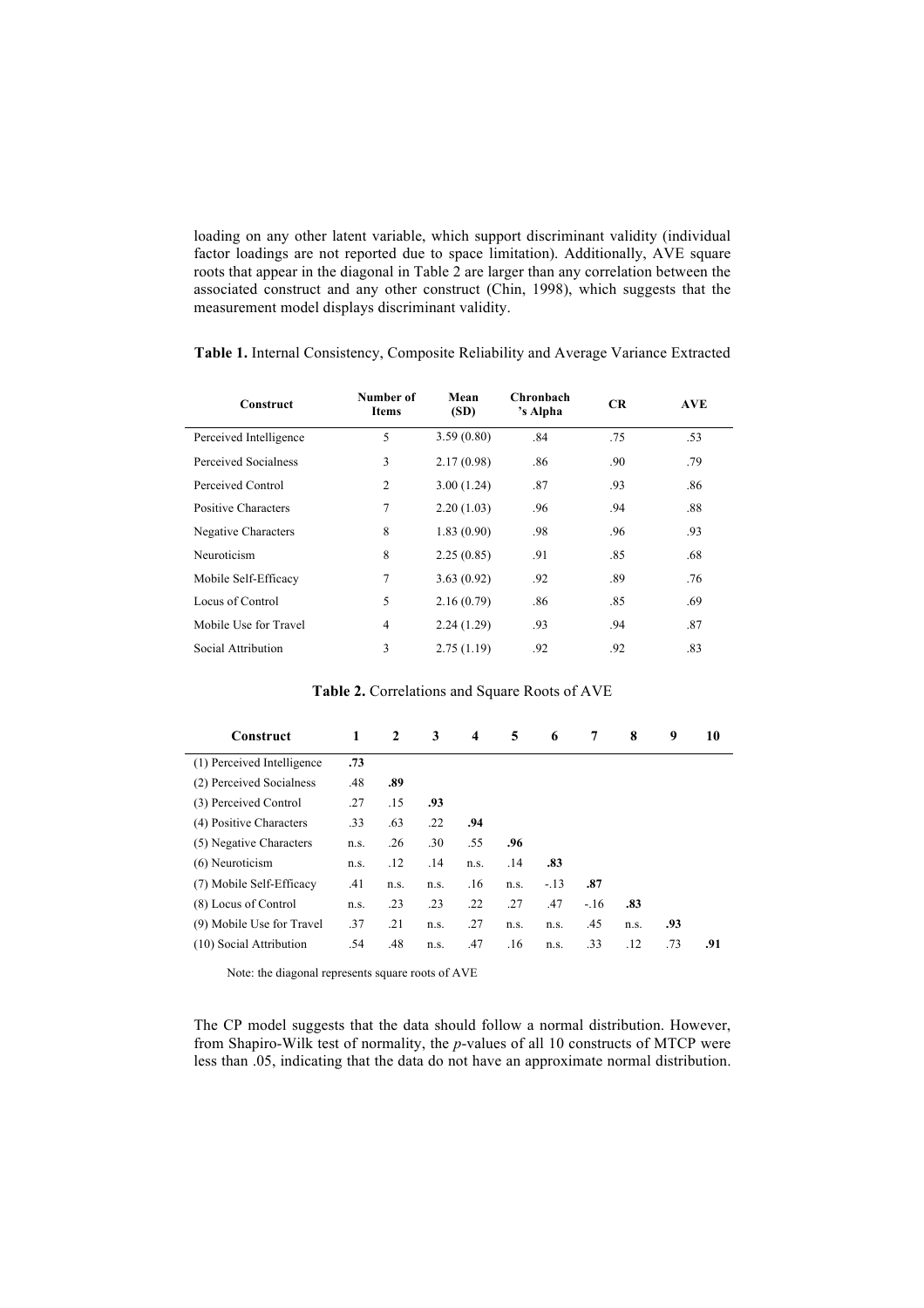Most items measuring Perceived Intelligence and Perceived Control are negatively skewed, indicating that the majority of respondents lie closer to the globally complex perspective. On the other hand, items measuring Perceived Socialness are positively skewed, indicating that the majority of respondents lie closer to the locally simplex perspective. In other words, the majority of respondents perceive mobile phones as smart and capable of infringing the users' rights, but less social. The perception toward social characteristics of mobile phones is also quite low, indicating that the majority of respondents did not see their cell phones as showing emotional characters.

In terms of self-evaluation, the majority of respondents evaluated themselves quite high in terms self-efficacy related with mobile technology (i.e., they know how to use mobile phones to their fullest capacity), relatively low in neuroticism (i.e., they are more emotionally stable and less reactive to stress), and relatively low in locus of control, which suggests low external orientation (i.e., they are less likely to attribute the outcomes of events on external circumstances). Finally, in terms of mobile phones use, most respondents indicated they used mobile phones less frequently to assist them during traveling.

As shown in Table 2, correlations were identified among the different constructs measuring a broader concept. For example, the perceived social characteristics of mobile phones are correlated with most constructs measuring MTCP. Also, the three constructs representing self-evaluation are significantly correlated. Interestingly, mobile use for travel is positively correlated with perceived intelligence, perceived socialness, perceived positive characters and mobile technology self-efficacy. In other words, respondents who are highly capable in working with mobile phones and perceived that their cell phones are intelligent and social may use their cell phones more frequently when they travel.

The full model to test the hypothesized effects of perceived social characteristics of mobile phones, self-evaluation and mobile use for travel on the social attribution of mobile phones is presented in Fig. 1. For legibility of the figure, correlations among dependent variables are not pictured (referred to in Table 2). The fit of this model is good with CFI = .914, TLI = .908, RMSEA = .058, and SRMR = .049. Significant positive effects were identified from perceived intelligence ( $\beta$  = .255, *p* < .005), perceived socialness ( $\beta$  = .139,  $p$  < .05), positive characters ( $\beta$  = .133,  $p$  < .05), and mobile use for travel ( $\beta$  = .601,  $p$  < .005).

This shows that people tend to place social attribution to mobile phones if they perceived that the mobile phones are intelligent (i.e., capable of providing information and knowledge) and are able to facilitate positive social interactions. People who perceived their mobile phones are polite, persuasive, friendly and kind tend to place social attribution to their phones when traveling. In other words, friendly and intelligent phones have a higher tendency to be considered travel buddies by tourists. This supports the supposition of object attribution (Hypothesis 1 was partially supported).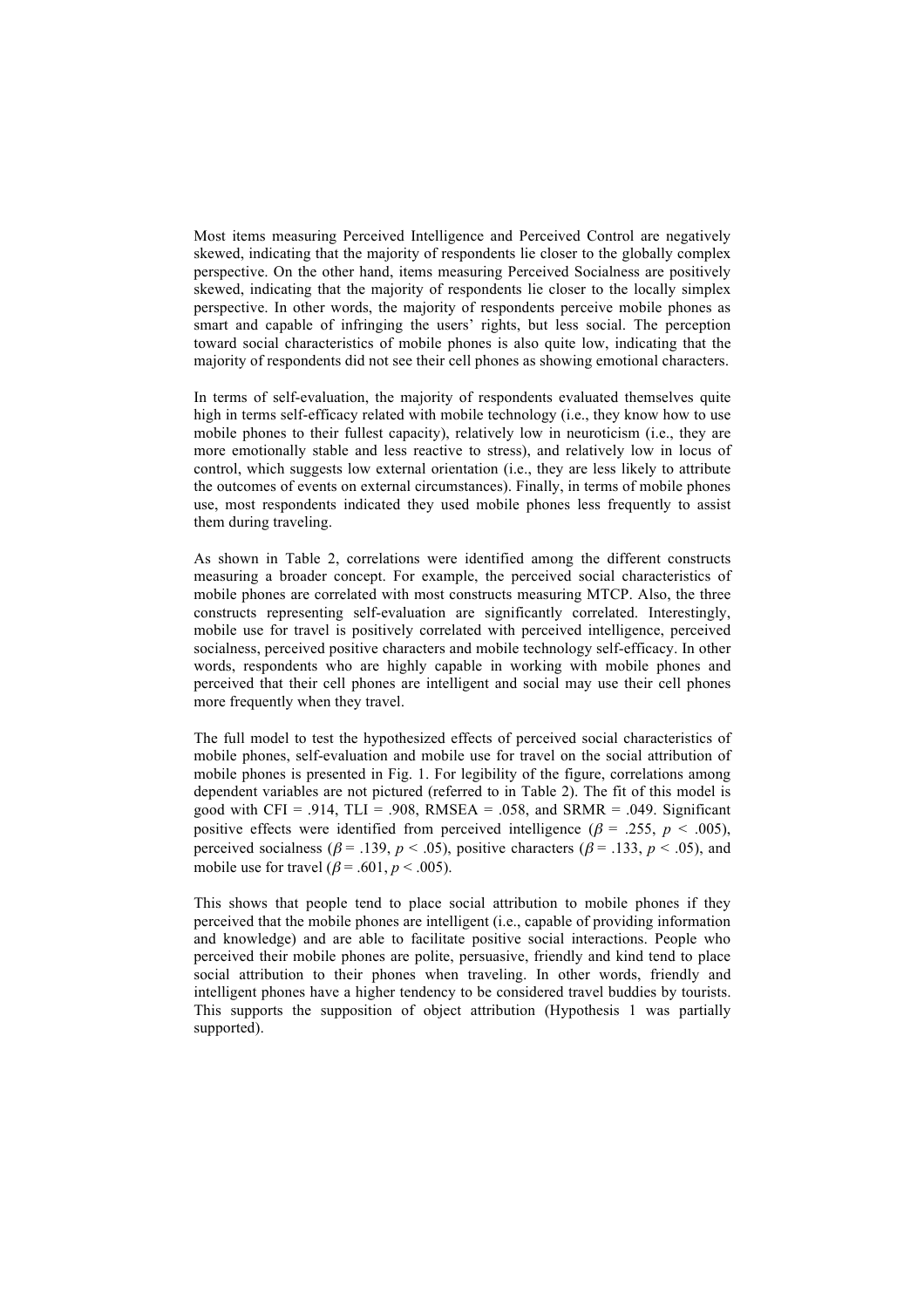None of self-evaluation constructs showed significant effects on social attribution to mobile phones (Hypothesis 2 was not supported). This indicates that people's personality has no influence on their perception and behaviour toward mobile technology, specifically in the context of travel, which does not support the supposition of person attribution. This also suggests that regardless of their emotional stability, capability, and orientation of control, people may or may exhibit a tendency to anthropomorphize technology as long as the design of the technology and the circumstances allow.



Note: <sup>χ</sup> *2 =* 2704.633*, df =* 1229*, p* = .000, *CFI =* .914*, TLI =* .908*, RMSEA =* .058, *N* = 355, β was significant at  $\ast$ <.1,  $\ast$  $\ast$ <.05  $\ast$  $\ast$  $\ast$ <.01, n.s. = not significant, correlations between independent variables not pictured (please refer to Table 2).

**Fig. 1.** Model of Social Attribution to Mobile Phones in Travel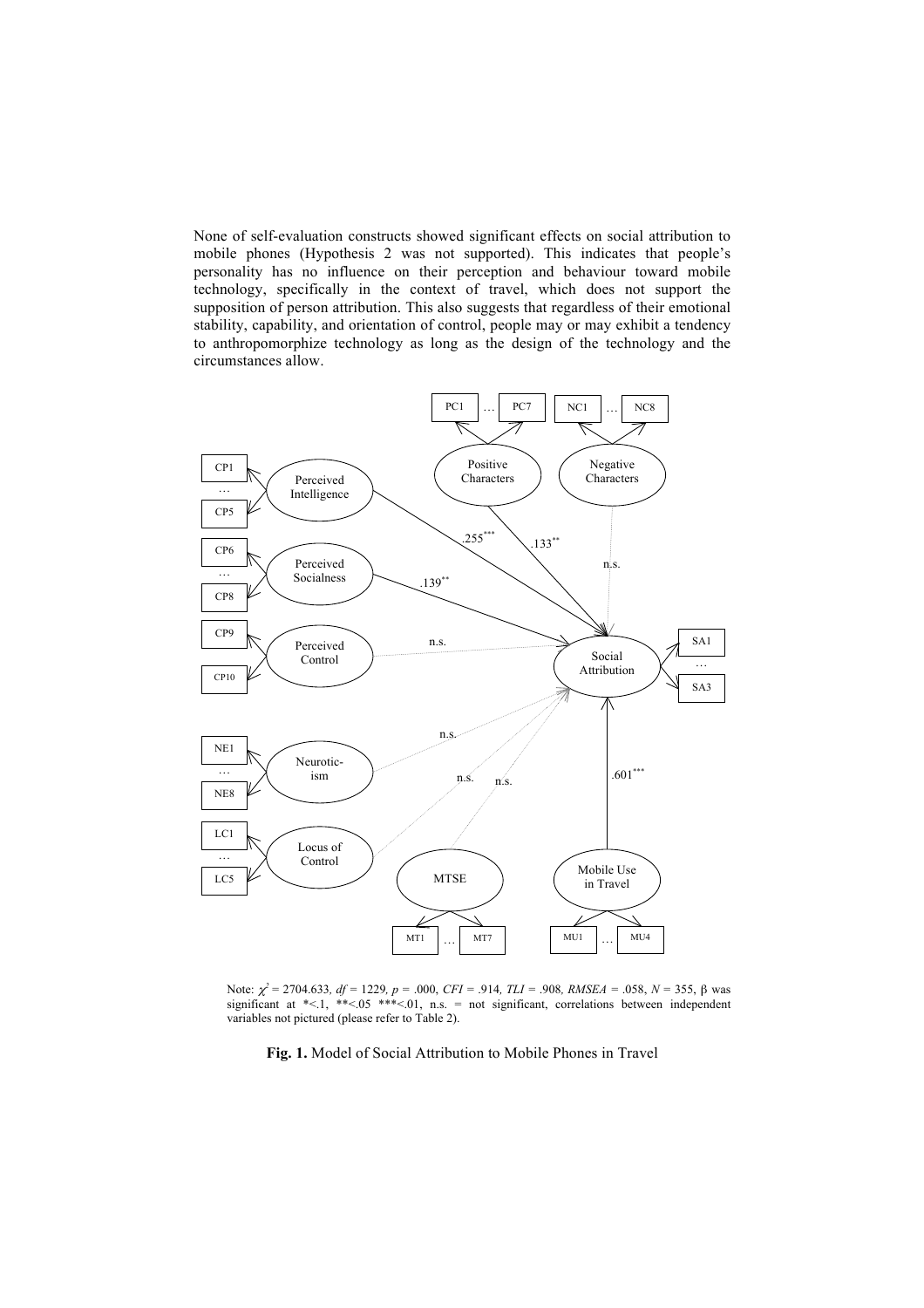Lastly, social attribution to mobile phones in the context of travel is highly affected by the intensity of use of mobile phones for travel-related activities. The more the tourists turn to mobile phones to assist them with various tasks at a destination (e.g., give them direction and information, navigate them around, etc.), the more they tend to interact socially with their mobile phones, which leads to social attribution (i.e., mobile phones as travel buddies or personal travel guides). This supports the concept of circumstance attribution, in that tourists have social interactions with mobile phones due to the situational context of travel (Hypothesis 3 was supported).

# **5 Conclusion**

This study provides empirical evidence supporting the application of computing technology CP model to mobile technology. The MTCP captured users' position in the continuum that stretches between locally simplex to globally complex perspectives, with the assumption that the majority of them would lie in the middle of the continuum. Even though the data do not show a normal distribution, the mean scores for most items measuring MTCP are indicative of this suggestion with the majority of them lie closer to the median value. Most respondents perceive their mobile phones as highly intelligent (i.e., closer to globally complex perspective), but relatively low in terms of socialness (i.e., closer to locally simplex perspective). Further, the majority of respondents also indicated a lower perception towards the social characters of mobile phones, which are the approximation of perceived emotion in this study. In summary, there is a partial support towards groups of people who regard their mobile phones as having humanlike characteristics, which confirms the previous studies on CASA and computing technology CP.

Furthermore, this study also tested the effects of MTCP and the perceived social characters of mobile phones, respondents' core self-evaluation, and the intensity of use of mobile phones for travel on social attribution to mobile phones while traveling. The results provide a deeper understanding on what prompted people to respond socially to mobile technology in the context of travel. The results demonstrate that social attribution to mobile phones during traveling is influenced by the perceived intelligence of the mobile phones (i.e., the capability of mobile phones to provide intelligent support), the perceived socialness of the mobile phones (i.e., the capability of mobile phones to provide social cues), the positive social characters of mobile phones (i.e., the phone's positive humanlike characteristics) and the frequency of use of mobile phones for different purposes while traveling. To put it briefly, people anthropomorphize and react socially to smart, social phones and regard them as social companions while traveling. Drawing from attribution theory, social attribution to mobile phones while traveling occurs by object attribution (i.e., the cell phones are "social") and situation attribution (i.e., the context of travel allows tourists and cell phones to interact more intensely). However, self-evaluation constructs were not significant in affecting the social attribution to mobile phones.

As a theoretical contribution, this study supports and extends the results from CASA researchers by applying the concepts outside the laboratory settings into real use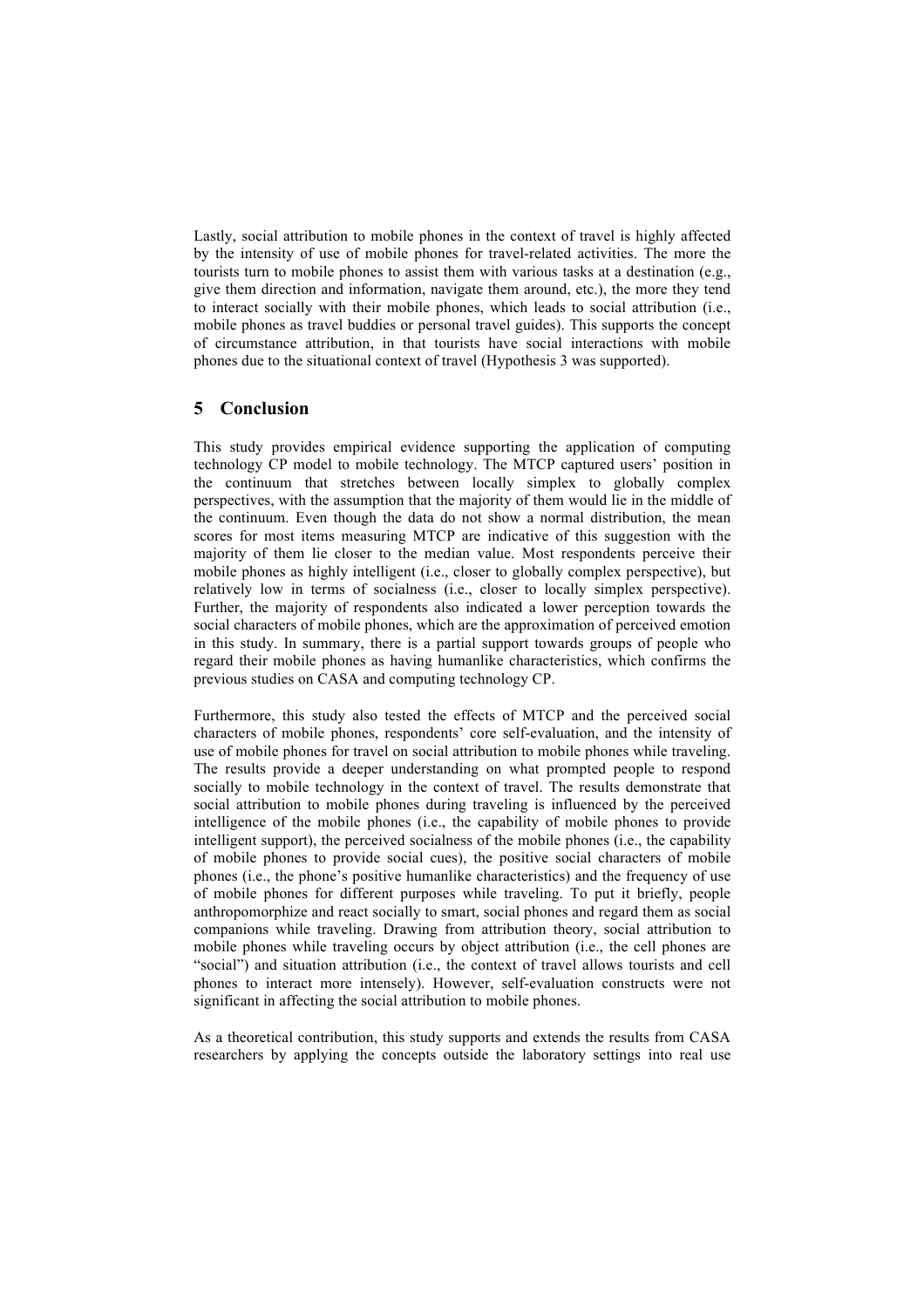situations (i.e., the travel context) using commonly-used consumer devices (i.e., cell phones), hence adds to the generalizability of the results. The findings emphasize the importance of the technology characteristics and use situation to stimulate social interactions between users and technology, regardless of users' personality or characteristics. It is important to note that the demographic characteristics of respondents in this study are slightly different to the previous studies on CASA or social attribution to mobile phones; most respondents in previous studies were younger (i.e., college students), while most respondents in this study were older. However, statistical tests showed no significant effects of age and other demographic characteristics on mobile computing CP and social attribution to mobile phones. Future research should capture general demographic characteristics to support generalizability of the findings.

As for managerial implications, the results support the relevance of attaching humanlike characteristics in the designing of mobile technology devices, applications, and features, as well as different functionalities of mobile technology for tourism and travel contexts. Consequently, destination marketers embracing mobile technology for persuasion, especially in influencing on-site consumption decisions, should consider designing mobile technology and applications that suggest high intelligence, socialness, and express positive characters. In other words, smart mobile devices that act as travel companions should be developed to provide social support and increase the persuasive power of mobile phones for tourists.

# **References**

- Apple, Inc. (n.d.). *Siri: Your Wish is its Command*. Retrieved January 3, 2012, from http://www.apple.com/iphone/features/siri.html
- Bagozzi, R. P. & Yi, T. (1988). On the Evaluation of Structural Equation Models. *Journal of the Academy of Marketing Science* 16(1): 74-94.
- Chin, W. (1998). The partial least squares approach to structural equation modeling. *In* Marcoulides. G. A. (ed.), *Modern Methods for Business Research* (pp. 295-336). New Jersey: Laurence Erlbaum Associates.
- Dillon, W.R. & Goldstein, M. (1984). *Multivariate Analysis, Methods and Applications*. New York: John Wiley & Sons.
- Edwards, S. J., Blythe, P. T., Scott, S. & Weihong-Guo, A. (2006). Tourist information delivered through mobile devices: Findings from the image project. *Information Technology & Tourism* 8: 31-46.
- Eysenck, H. J. & Eysenck, S. B. G. (1968). *Manual for the Eysenck Personality Inventory*. San Diego, CA: Educational and Industrial Testing Service.
- Fogg, B.J. (1998). Persuasive computers: Perspectives and research directions. Proceedings of the SIGCHI conference on Human Factors in Computing Systems. New York: ACM Press.
- Gretzel, U. (2011). Intelligent systems in tourism: A social science perspective. *Annals of Tourism Research* 38 (3): 757-779.
- Guthrie, S. E. (1993). *Faces in the Clouds: A New Theory of Religion.* New York: Oxford University Press.
- Hall, B. & Henningsen, D. D. (2008). Social facilitation and human–computer interaction. *Computers in Human Behavior* 24 (6): 2965-2971.